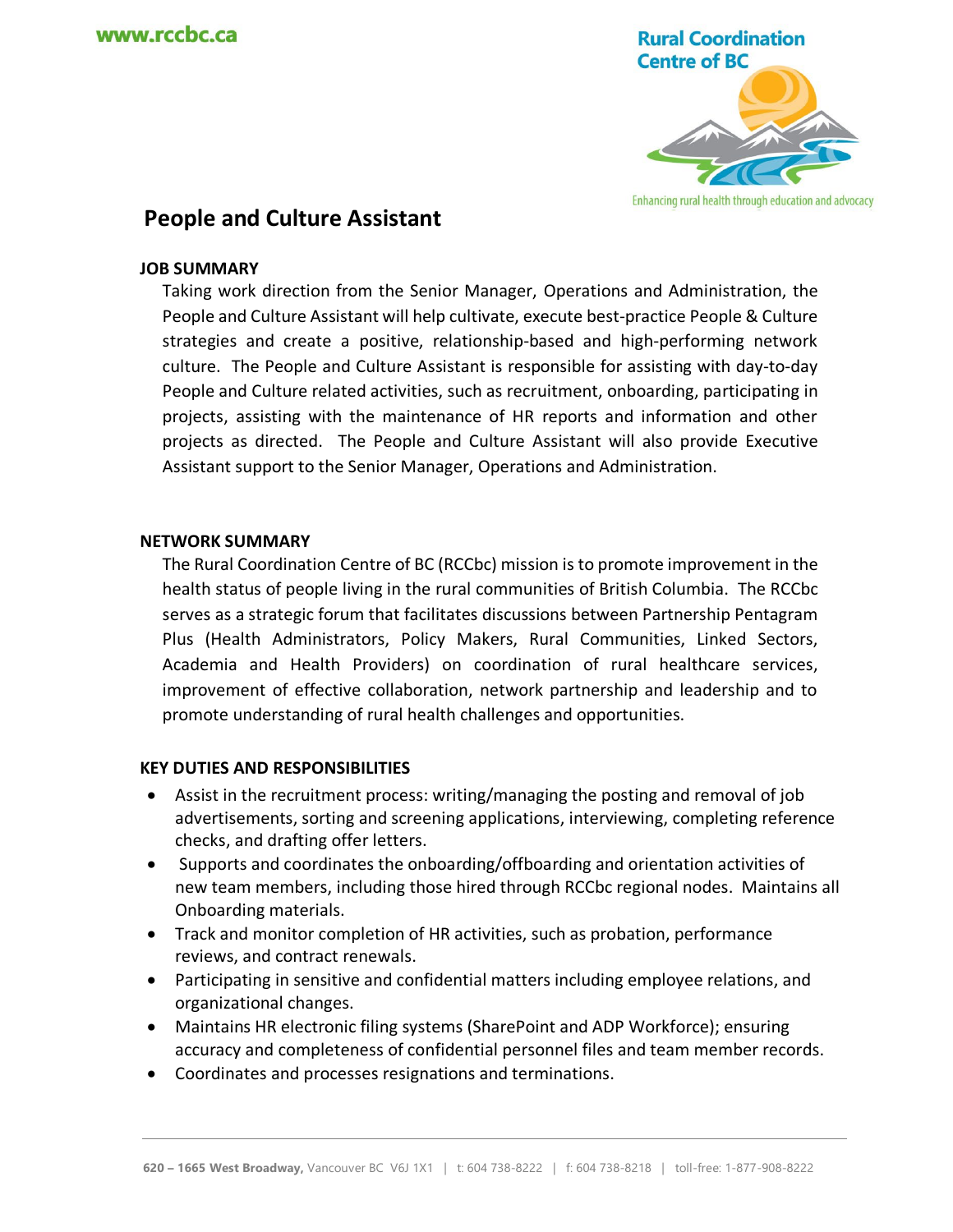- Assist with the administration/maintenance of Health Safety and Emergency Preparedness Manual and protocols, including Covid policies and measures
- Research and keep track of applicable professional development opportunities for team members.
- Organizes and executes team functions and reoccurring team meetings, in collaboration with the Executive Director and Senior Manager.
- Supports the organization of the RCCbc Core Team Meetings (both virtual and in person), including booking travel and accommodation and venue coordination
- Supports the Executive Directors in booking and tracking physician check-in meetings
- Develops annual vacation trackers for team members.
- Leads out the Birthday celebrations for the organization.
- Works in conjunction with the Social committee to ensure the celebration events are planned and executed.
- Assist with the review and development of new People and Culture activities.
- Functions as the confidential liaison for the Senior Manager, Operations and Administration with internal and external stakeholders utilizing strong communication, professionalism and persuasion abilities and an understanding of stakeholder needs.
- Maintains updated and accurate calendar for the Senior Manager, Operations and Administration and exercises tact and discretion in prioritizing requests for appointments.
- Provides administrative support for the annual BC Rural Health Conference.
- Schedules meetings, organizing catering, and maintaining the on-line scheduler.
- Prepares agenda materials (photocopying, mailing, couriering, and emailing) relating to meetings and/or projects, for distribution to meeting participants and taking minutes
- Creates and maintains document templates.
- Maintains prompt, courteous, and respectful interactions with physicians, nonphysician personnel and all staff members at all times.
- Performs other related duties as assigned.

## **QUALIFICATIONS**

## **Education, Training and Experience**

- High school graduation supplemented with Degree/Certificate in Human Resources Management or equivalent education
- Minimum 1-2 years' experience in Human Resources
- Experience in ADP Workforce is an asset

## **Skills and Competencies**

- Excellent written and oral communication and strong interpersonal skills
- Sensitivity and discretion in communicating internally with various staff members
- Ability to maintain a high degree of discretion, diplomacy and confidentiality